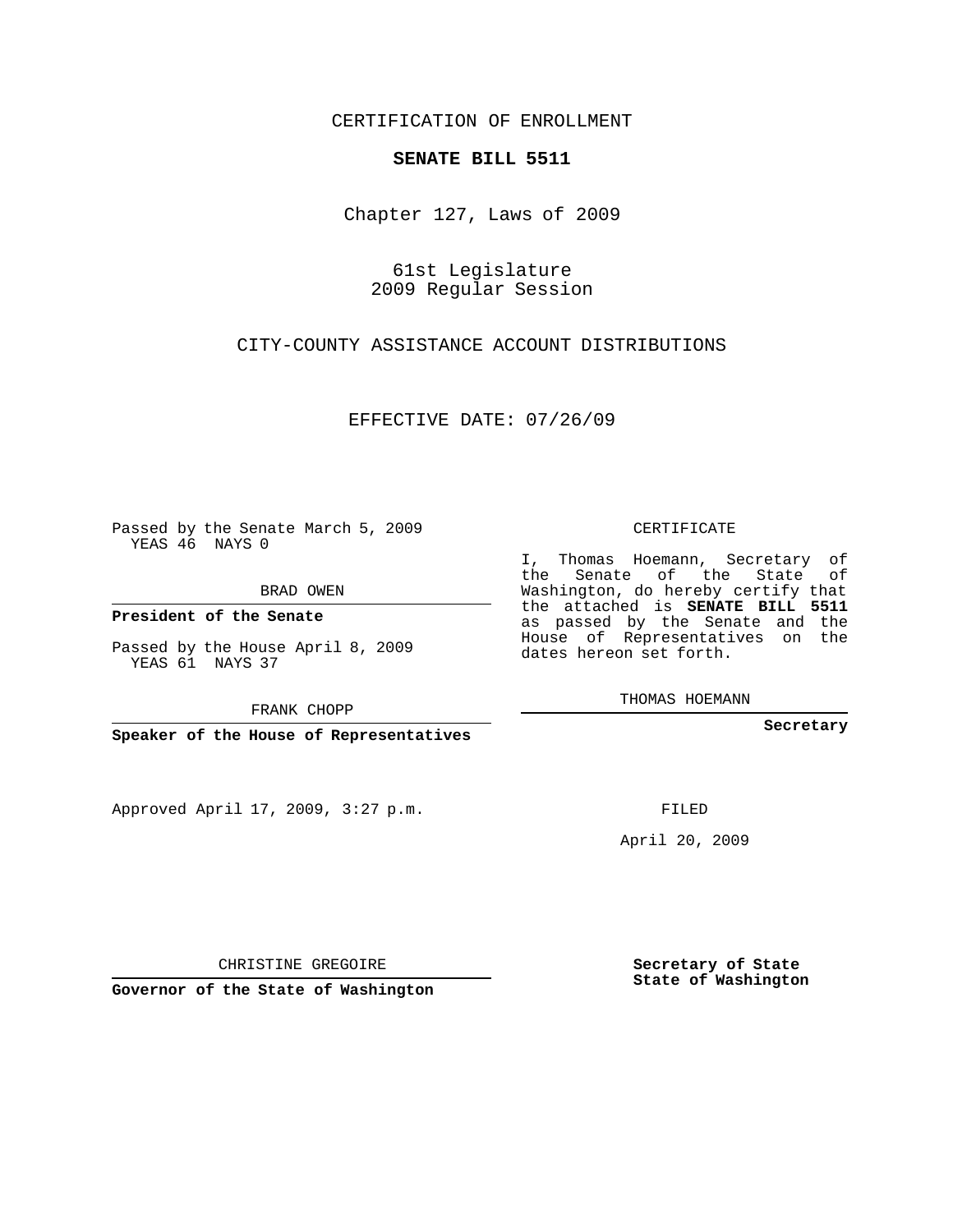## **SENATE BILL 5511** \_\_\_\_\_\_\_\_\_\_\_\_\_\_\_\_\_\_\_\_\_\_\_\_\_\_\_\_\_\_\_\_\_\_\_\_\_\_\_\_\_\_\_\_\_

\_\_\_\_\_\_\_\_\_\_\_\_\_\_\_\_\_\_\_\_\_\_\_\_\_\_\_\_\_\_\_\_\_\_\_\_\_\_\_\_\_\_\_\_\_

Passed Legislature - 2009 Regular Session

**State of Washington 61st Legislature 2009 Regular Session**

**By** Senators Prentice, Hobbs, Oemig, and Shin; by request of Department of Revenue

Read first time 01/26/09. Referred to Committee on Ways & Means.

1 AN ACT Relating to making changes affecting city-county assistance account distributions in response to the recommendations of the joint legislative audit and review committee; amending RCW 43.08.290; and creating a new section.

5 BE IT ENACTED BY THE LEGISLATURE OF THE STATE OF WASHINGTON:

 6 **Sec. 1.** RCW 43.08.290 and 2005 c 450 s 2 are each amended to read 7 as follows:

 (1) The city-county assistance account is created in the state treasury. All receipts from real estate excise tax disbursements 10 provided under RCW 82.45.060 ((shall)) must be deposited into the account. Moneys in the account may be spent only after appropriation. Expenditures from the account may be used only for the purposes provided in this section.

14 (2) Funds deposited in the city-county assistance account ((shall)) 15 must be distributed equally to the cities and counties.

16 (3)(a) Funds distributed to counties (( $\frac{1}{n+1}$ )) must, to the extent 17 possible, increase the sum of revenues ((<del>received</del>)) under RCW 18 82.14.030(1) and streamlined sales tax mitigation funds received by 19 each county to the greater of two hundred fifty thousand dollars or: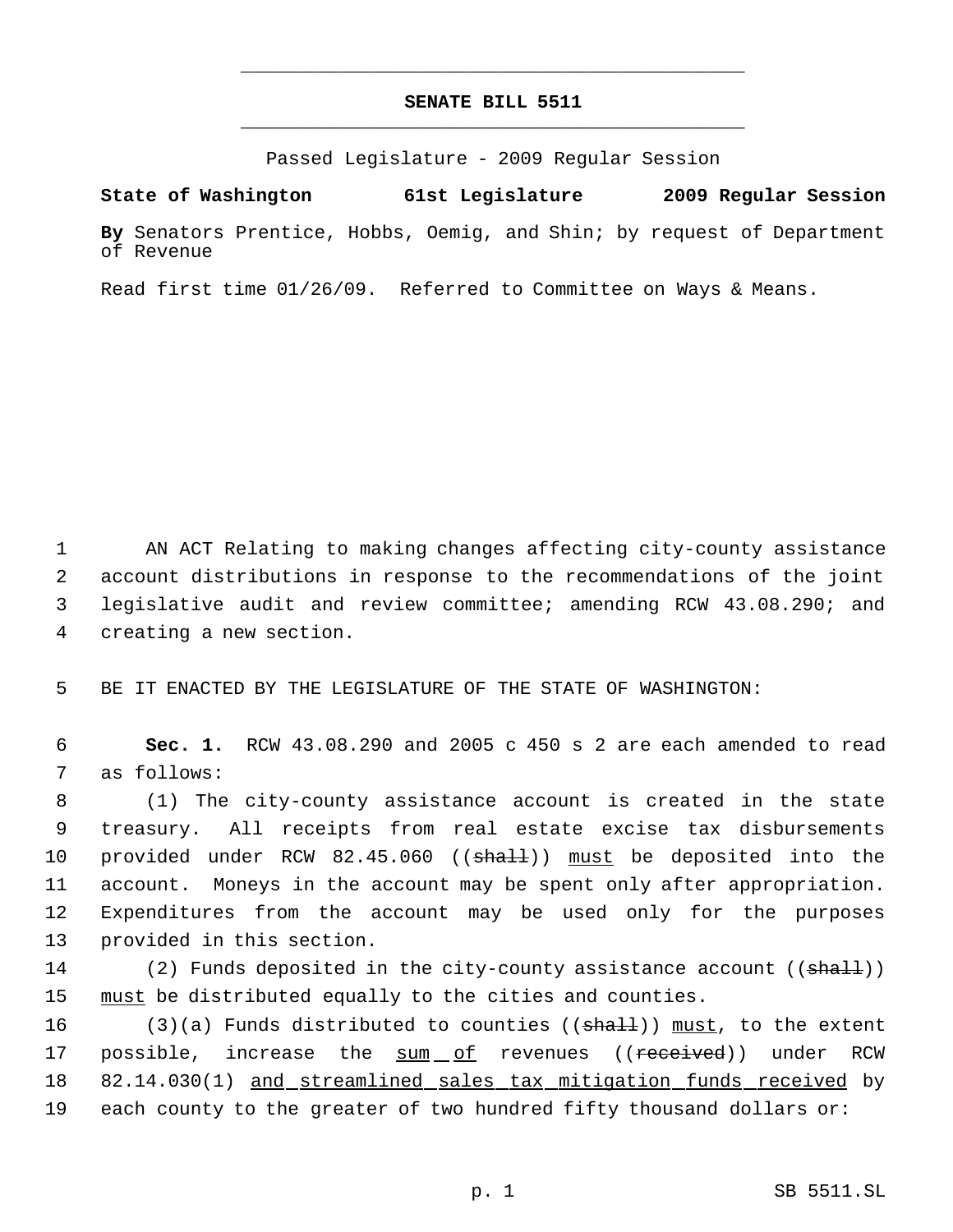(i) For a county with an unincorporated population of one hundred thousand or less, seventy percent of the statewide weighted average per 3 capita level of sales and use tax revenues ((collected)) received under 4 RCW 82.14.030(1) ((for)) with respect to taxable activity in the unincorporated areas of all counties imposing the sales and use tax authorized under RCW 82.14.030(1) in the previous calendar year, for certifications before October 1, 2009, or the previous fiscal year, for 8 certifications on and after October 1, 2009; and

 (ii) For a county with an unincorporated population of more than one hundred thousand, sixty-five percent of the statewide weighted 11 average per capita level of sales and use tax revenues ((collected)) 12 received under RCW 82.14.030(1) ((for)) with respect to taxable 13 activity in the unincorporated areas of all counties imposing the sales and use tax authorized under RCW 82.14.030(1) in the previous calendar 15 year, for certifications before October 1, 2009, or the previous fiscal 16 year, for certifications on and after October 1, 2009.

 (b) For each county with an unincorporated population of fifteen 18 thousand or less, the county ((shall)) must receive the greater of the amount in (a) of this subsection or the amount received in local government assistance provided by section 716, chapter 276, Laws of 2004.

 (c) For each county with an unincorporated population of more than fifteen thousand and less than twenty-two thousand, the county 24 ((shall)) must receive in calendar year 2006 and 2007 the greater of the amount provided in (a) of this subsection or the amount received in local government assistance provided by section 716, chapter 276, Laws of 2004.

 (d) To the extent that revenues are insufficient to fund the distributions under this subsection, the distributions of all counties 30 as otherwise determined under this subsection ((shall)) must be ratably reduced.

 (e) To the extent that revenues exceed the amounts needed to fund 33 the distributions under this subsection, the excess funds  $((shall))$  must be divided ratably based upon unincorporated population among those counties receiving funds under this subsection and imposing the 36 tax ((collected)) authorized under RCW 82.14.030(2) at the maximum rate.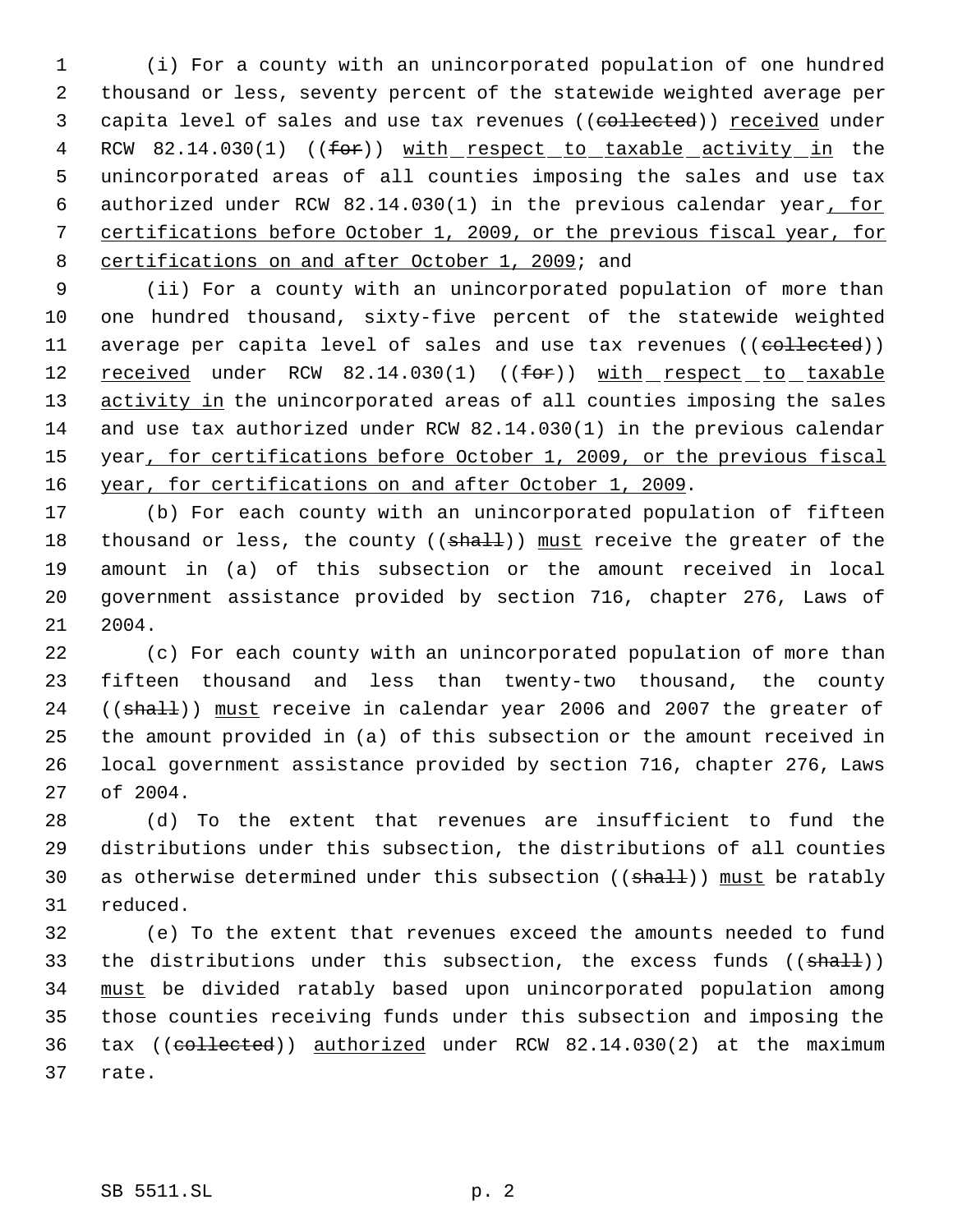(4)(a) For each city with a population of five thousand or less with a per capita assessed property value less than twice the statewide average per capita assessed property value for all cities for the calendar year previous to the certification under subsection (6) of 5 this section, the city ((shall)) must receive the greater of the following three amounts:

 (i) An amount necessary to increase the sum of revenues 8 ((collected)) under RCW 82.14.030(1) and streamlined sales tax 9 mitigation funds received by a city up to fifty-five percent of the statewide weighted average per capita level of sales and use tax 11 revenues ((collected)) received under RCW 82.14.030(1) ((for)) with 12 respect to taxable activity in all cities imposing the sales and use 13 tax authorized under RCW 82.14.030(1) in the previous calendar year, for certifications before October 1, 2009, or the previous fiscal year, 15 for certifications on and after October 1, 2009.

 (ii) The amount received in local government assistance provided for fiscal year 2005 by section 721, chapter 25, Laws of 2003 1st sp. sess.

 (iii) For a city with a per capita assessed property value less than fifty-five percent of the statewide average per capita assessed property value for all cities, an amount determined by subtracting the city's per capita assessed property value from fifty-five percent of the statewide average per capita assessed property value, dividing that amount by one thousand, and multiplying the result by the city's population.

 (b) For each city with a population of more than five thousand with a per capita assessed property value less than the statewide average per capita assessed property value for all cities for the calendar year previous to the certification under subsection (6) of this section, the 30 city ((shall)) must receive the greater of the following ((three)) two amounts:

32 (i) An amount necessary to increase the sum of revenues 33 ((collected)) under RCW 82.14.030(1) and streamlined sales tax 34 mitigation funds received by a city up to fifty percent of the statewide weighted average per capita level of sales and use tax revenues ((collected)) received under RCW 82.14.030(1) ((for)) with 37 respect to taxable activity in all cities imposing the sales and use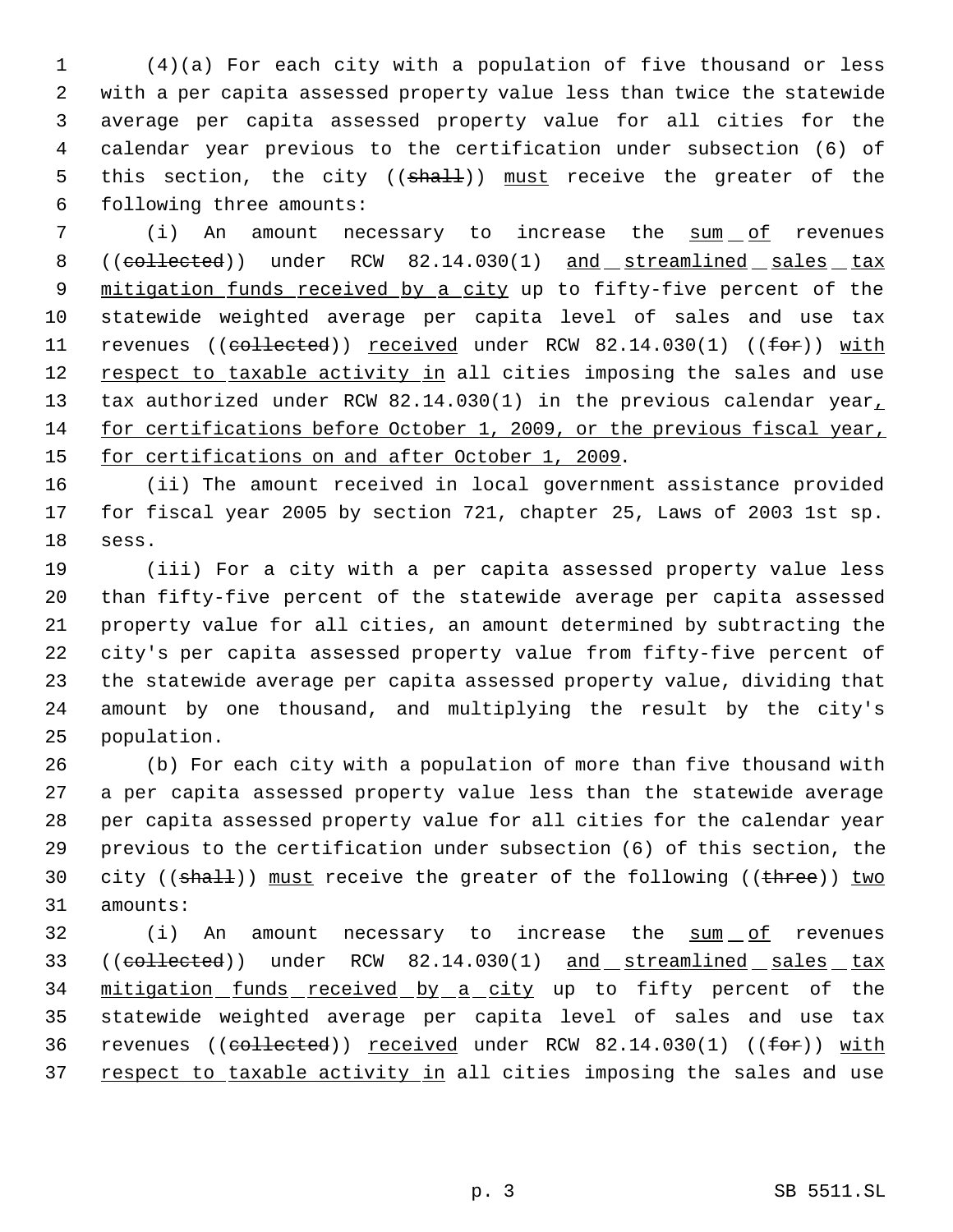1 tax authorized under RCW 82.14.030(1) in the previous calendar year 2 for certifications before October 1, 2009, or the previous fiscal year, for certifications on and after October 1, 2009.

4 (ii) ((For-calendar-year-2006-and-2007,-the-amount-received-in local government assistance provided for fiscal year 2005 by section 721, chapter 25, Laws of 2003 1st sp. sess.

7 (iii))) For a city with a per capita assessed property value less than fifty-five percent of the statewide average per capita assessed property value for all cities, an amount determined by subtracting the city's per capita assessed property value from fifty-five percent of the statewide average per capita assessed property value, dividing that amount by one thousand, and multiplying the result by the city's population.

 (c) No city may receive an amount greater than one hundred thousand dollars a year under (a) or (b) of this subsection.

 (d) To the extent that revenues are insufficient to fund the distributions under this subsection, the distributions of all cities as 18 otherwise determined under this subsection ((shall)) must be ratably reduced.

 (e) To the extent that revenues exceed the amounts needed to fund 21 the distributions under this subsection, the excess funds ((shall)) must be divided ratably based upon population among those cities receiving funds under this subsection and imposing the tax collected under RCW 82.14.030(2) at the maximum rate.

25 (f) This subsection only applies to cities incorporated ((prior  $\leftarrow$   $\leftarrow$   $\leftarrow$   $\leftarrow$   $\leftarrow$   $\leftarrow$   $\leftarrow$   $\leftarrow$   $\leftarrow$   $\leftarrow$   $\leftarrow$   $\leftarrow$   $\leftarrow$   $\leftarrow$   $\leftarrow$   $\leftarrow$   $\leftarrow$   $\leftarrow$   $\leftarrow$   $\leftarrow$   $\leftarrow$   $\leftarrow$   $\leftarrow$   $\leftarrow$   $\leftarrow$   $\leftarrow$   $\leftarrow$   $\leftarrow$   $\leftarrow$   $\leftarrow$   $\leftarrow$   $\leftarrow$   $\leftarrow$   $\leftarrow$   $\leftarrow$   $\leftarrow$ 

 (5) The two hundred fifty thousand dollar amount in subsection (3) of this section and the one hundred thousand dollar amount in 29 subsection (4) of this section (( $shall$ )) must be increased each year beginning in calendar year 2006 by inflation as defined in RCW 84.55.005, as determined by the department of revenue.

 (6)(a) Distributions under subsections (3) and (4) of this section 33 ((shall)) must be made quarterly beginning on October 1, 2005, based on population as last determined by the office of financial management. 35 The department of revenue  $((shall))$  must certify the amounts to be 36 distributed under this section  $((\pm \Theta))$  by the state treasurer. The 37 certification ((shall)) must be made by October 1, 2005, for the October 1, 2005, distribution and the January 1, 2006, distribution,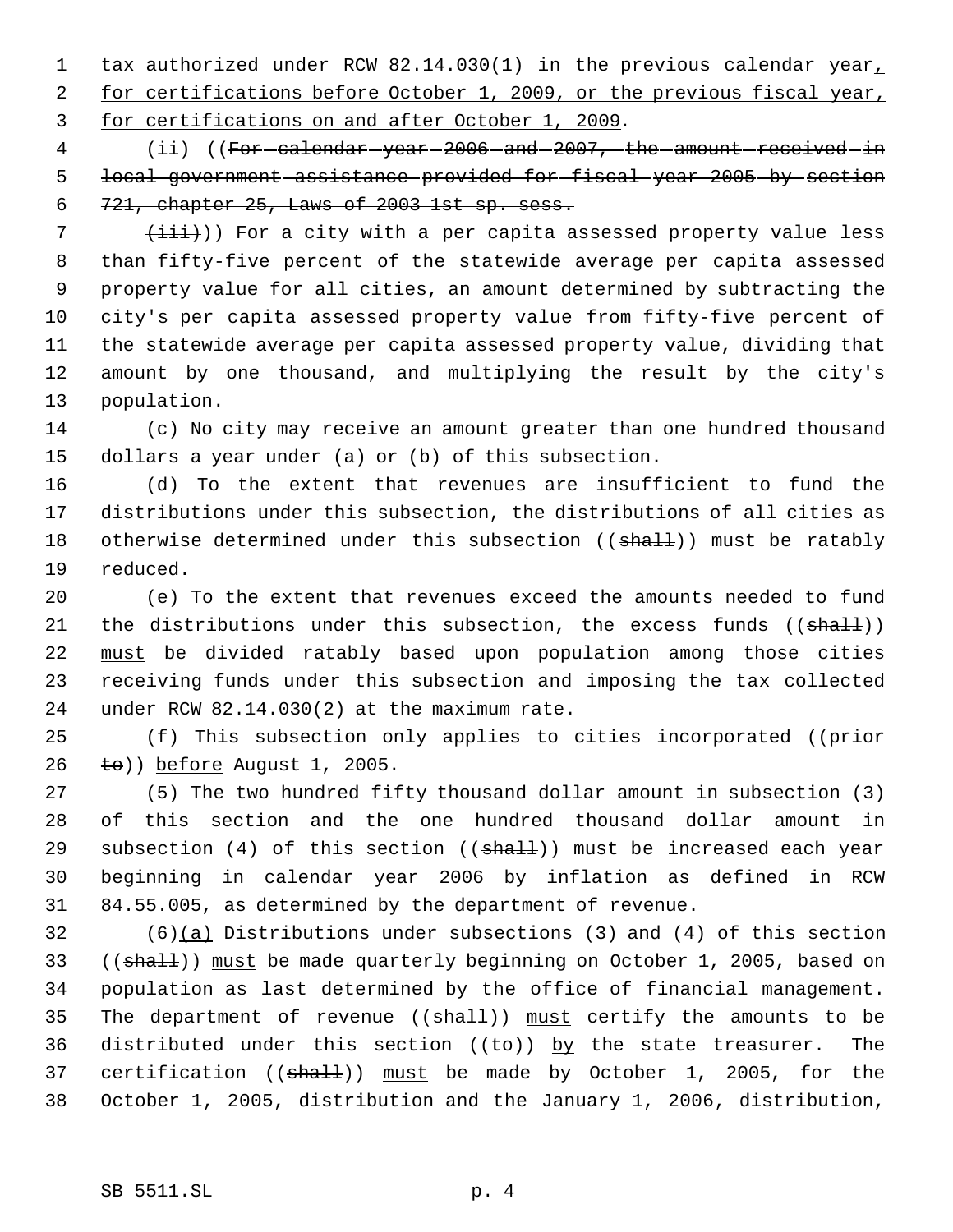1 based on calendar year 2004 ((collections)) department of revenue distributions of sales and use taxes authorized under RCW 82.14.030(1). 3 The certification ((shall)) must be made by March 1, 2006, for 4 distributions beginning April 1, 2006, ((and)) by March ((<del>lst of every</del> year thereafter)) 1, 2007, for distributions beginning April 1, 2007, and by March 1, 2008, for distributions beginning April 1, 2008. The 7 March 1st certification ((shall)) must be used for distributions occurring on April 1st, July 1st, and October 1st of the year of certification and on January 1st of the year following certification.

 (b) By March 1, 2009, the department of revenue must certify the amounts to be distributed under this section on April 1, 2009, July 1, 2009, and October 1, 2009. The certification must be based on calendar 13 year 2008 department of revenue distributions of sales and use taxes authorized under RCW 82.14.030(1), and the population as last determined by the office of financial management.

 (c) By October 1, 2009, the department of revenue must certify the amounts to be distributed under this section on January 1, 2010, April 1, 2010, July 1, 2010, and October 1, 2010. The certification must be based on department of revenue distributions in fiscal year 2009 of 20 sales and use taxes authorized under RCW 82.14.030(1), streamlined sales tax mitigation data for mitigation distributions authorized under RCW 82.14.495 made December 2008 through September 2009, and population as last determined by the office of financial management.

24 (d) By September 1, 2010, and September 1st of every year thereafter, the department of revenue must make available a preliminary 26 certification of the amounts to be distributed under this section on 27 January 1st, April 1st, July 1st, and October 1st of the year immediately following certification. By October 1, 2010, and October 29 1st of every year thereafter, the department must finalize the 30 certification. Once finalized, no changes may be made to the 31 certification for any reason. Certifications must be based on distributions of sales and use taxes imposed under RCW 82.14.030(1) made by the department of revenue in the fiscal year that ended during the calendar year of certification, streamlined sales tax mitigation data for mitigation distributions authorized under RCW 82.14.495 made in the fiscal year that ended during the calendar year of certification, and population as last determined by the office of financial management.